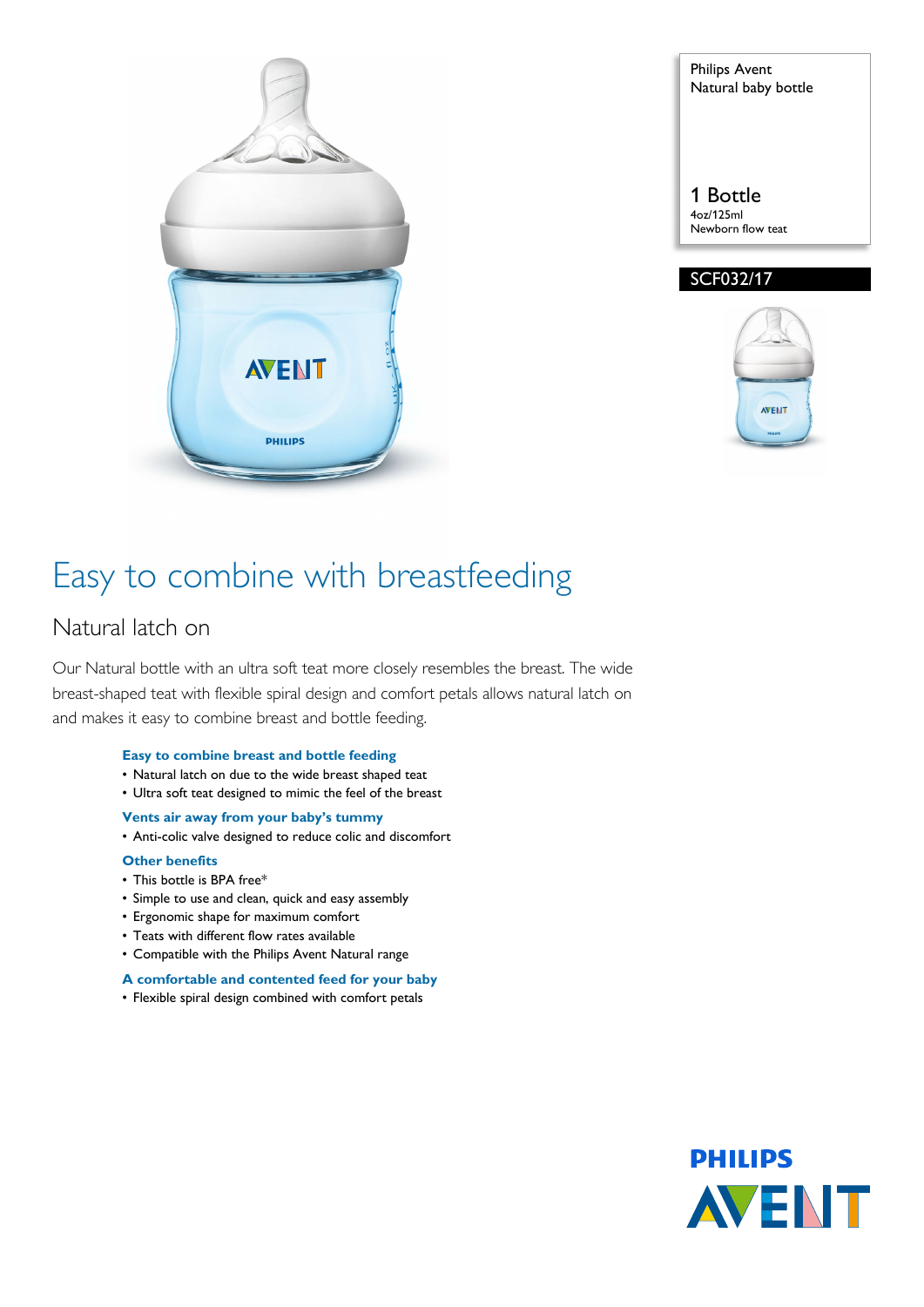# **Highlights**

#### **Natural latch on**



The wide breast shaped teat promotes a natural latch on similar to the breast, making it easy for your baby to combine breast and bottle feeding.

### **Ultra soft teat**



The teat has an ultra soft texture, designed to mimic the feel of the breast.

#### **Flexible spiral design**



Flexible spiral design, combined with our unique comfort petals to create a flexible teat, allowing for a more natural feed without teat collapse.

#### **Anti-colic valve**



Anti-colic valve designed to keep air away from your baby's tummy, to help reduce colic and discomfort.

#### **Choosing the right teat**



The Philips Avent Natural range offers different teat softness and increasing flow rates for every development stage of your baby.

#### **Ergonomic shape**



Due to the unique shape, the bottle is easy to hold and grip in any direction for maximum comfort, even for baby's tiny hands.

#### **Simple to use and clean**



Wide bottle neck makes filling and cleaning easy. Only a few parts for quick and simple assembly.

#### **Compatibility across the range**



Mix and match our breast pump, bottle and cup parts, and create the product that works for you, when you need it!

#### **This bottle is BPA free\***



The Philips Avent Natural bottle is made of BPA free\* material (polypropylene).

SCF032/17